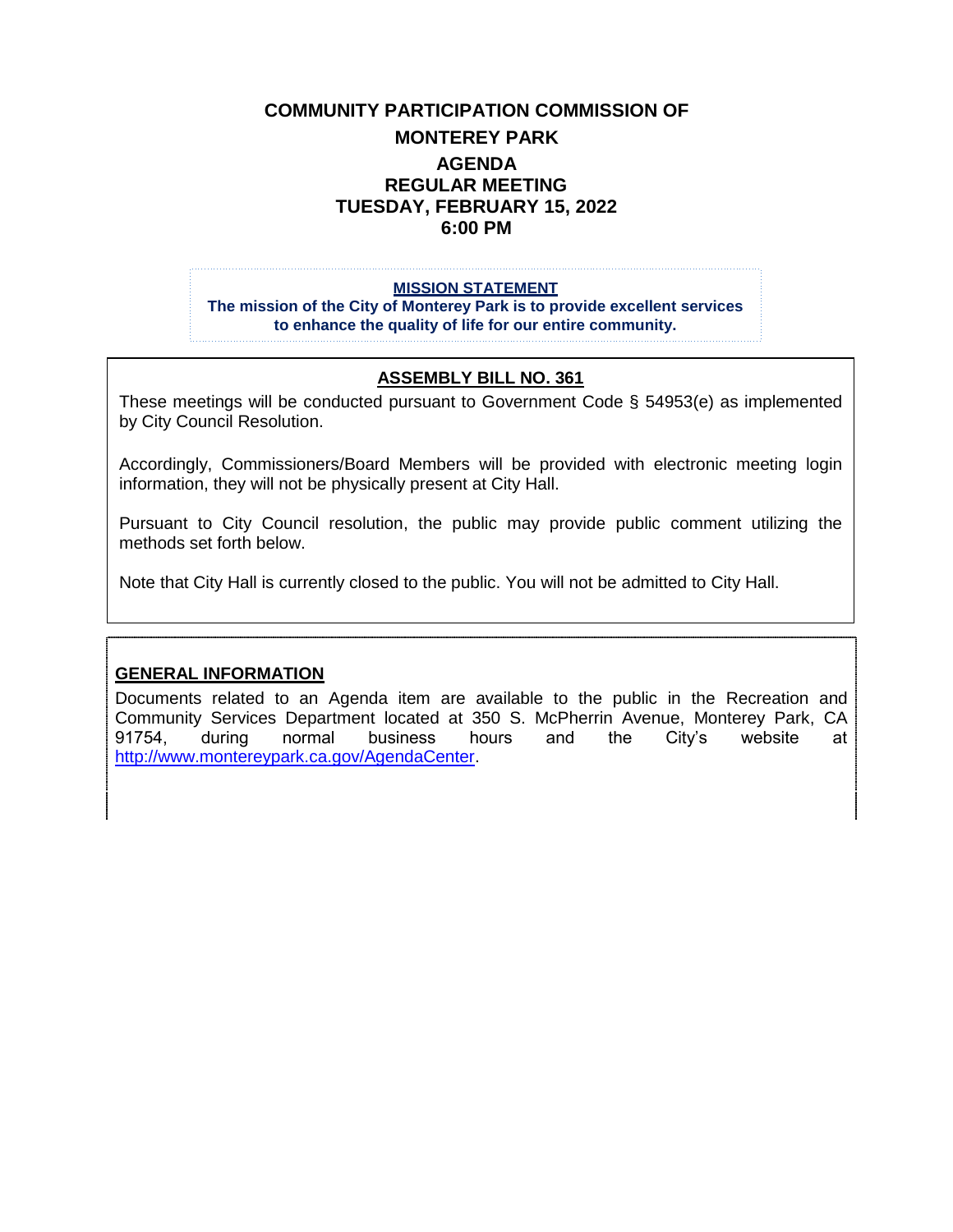### **PUBLIC PARTICIPATION**

In accordance with Government Code § 54953(e) and City Council resolution, remote public participation is allowed in the following ways:

### Via Email

Public comment will be accepted up to 24 hours before the meeting via email to recreation@montereypark.ca.gov and, when feasible, read into the record during public comment. Written communications are limited to not more than 50 words.

### Via Telephone

Public comment may be submitted via telephone during the meeting, before the close of public comment, by calling (888) 788-0099 or (877) 853-5247 and entering Zoom Meeting ID**:** 844-9772-6326 then press pound (#). When prompted to enter participation ID number press pound (#) again. If participants would like to make a public comment they will enter "\*9" then the Recreation & Community Services Department will be notified, and you will be in the rotation to make a public comment. Participants are encouraged to join the meeting 15 minutes before the start of the meeting. You may speak up to 5 minutes on Agenda item. Speakers will not be allowed to combine time. The Chair and Commission/Board Members may change the amount of time allowed for speakers. As part of the virtual meeting protocols, anonymous persons will not be allowed to provide public comment.

### Important Disclaimer

When a participant calls in to join the meeting, their name and/or phone number will be visible to all participants. Note that all public meetings will be recorded.

Per the Americans with Disabilities Act, if you need special assistance to participate in this meeting please call City Hall at 626-307-1458 for reasonable accommodation at least 24 hours before a meeting. Council Chambers are wheelchair accessible.

## **CALL TO ORDER**

### **FLAG SALUTE**

**ROLL CALL** – Mary Ann-Barlow, Oriana Chan, Beth Chavez, Victoria Chavez, Sandra Hidalgo, Shirley Hwong, Annie Park, Carol Sullivan, Isabel Wu

### **AGENDA ADDITIONS, DELETIONS, CHANGES AND ADOPTIONS**

PUBLIC COMMUNICATIONS (Related to Items NOT on the Agenda). While all comments are welcome, the Brown Act does not allow the Commission to take action on any item not on the agenda. The Commission may briefly respond to comments after Public Communications is closed. Persons may, in addition to any other matter within the Commission's subject-matter jurisdiction, comment on Agenda Items at this time. If you provide public comment on a specific Agenda item at this time, however, you cannot later provide comments at the time the Agenda Item is considered.

# **ORAL AND WRITTEN COMMUNICATIONS**

- **[1.] PRESENTATIONS**
- **1-A. STAFF UPDATES**